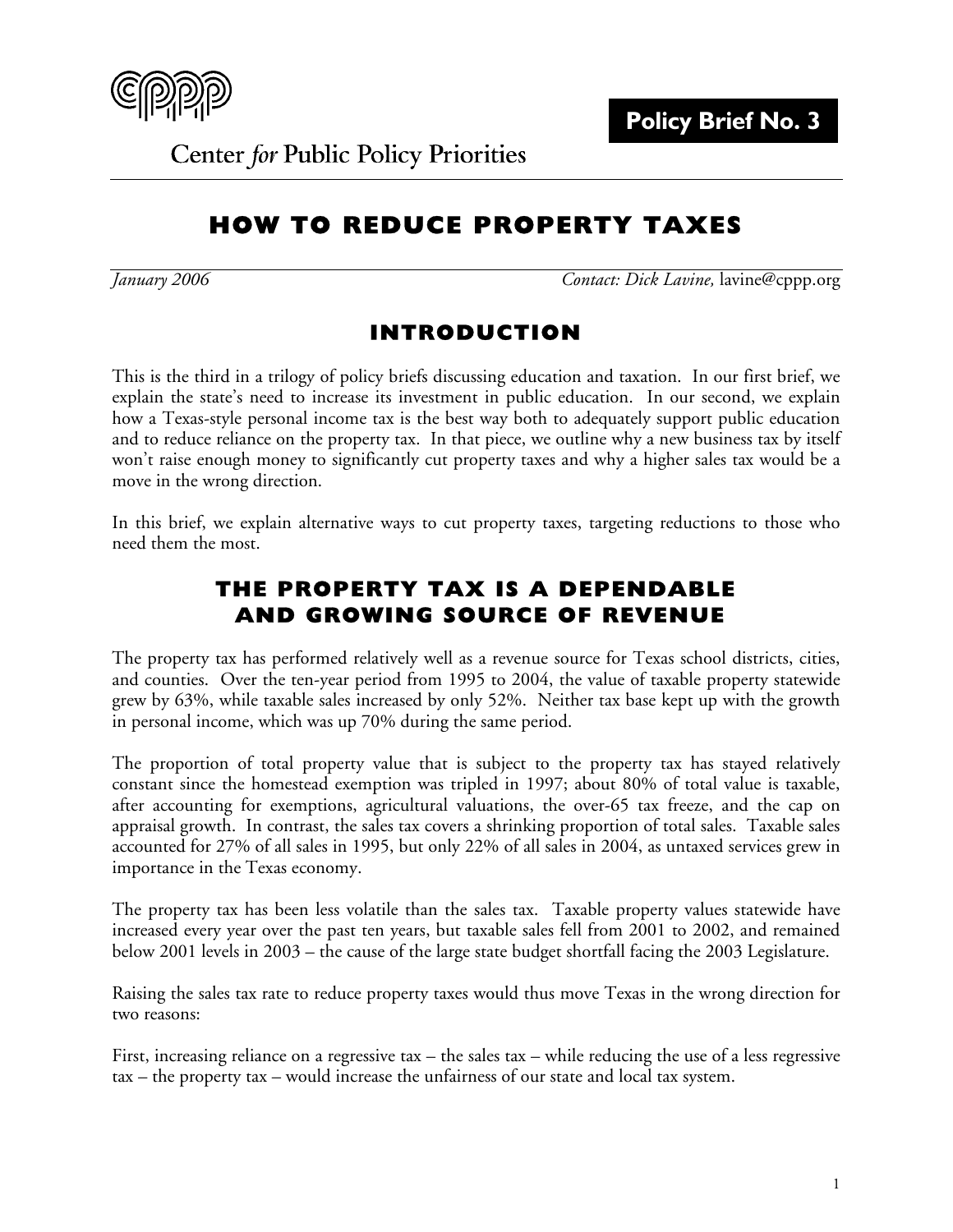Second, shifting from a reliable, fast-growing tax  $-$  the property tax  $-$  to a volatile tax that fails to reflect the changing nature of the state's economy – the sales tax – would provide a less adequate and less dependable source of revenue to support public education.

# **SOME WAYS TO REDUCE PROPERTY TAXES ARE BETTER THAN OTHERS**

In any event, there are better ways to reduce property taxes than an across-the-board rate cut. Certain mechanisms can target families most heavily affected by high taxes or ensure that all property owners are paying their fair share of taxes.

Any proposed tax changes should be evaluated by a tax equity note. The House rules require that, before the House can consider any tax bill that "creates or impacts a state tax or fee," the Legislative Budget Board must prepare "a tax equity note that estimates the general effects of the proposal on the distribution of tax and fee burdens among individuals and businesses." (Rule 4, section 34(b)(5)) The Senate has a similar rule that gives the chair of the Senate Finance Committee the option of requesting an equity note. (Rule 7.09(g)) In addition, the comptroller is required to prepare a biennial report on the overall incidence of the school property tax and any major state tax. These analyses include the effect of these taxes by family income level, between homeowners and renter, and among different industries.

**Increased homestead exemption:** Texas currently exempts the first \$15,000 of the value of a homestead from school property taxes. Homeowners who are disabled or age 65 or older are entitled to an additional \$10,000 exemption.

Flat-amount homestead exemptions offer the greatest benefit to lower-income homeowners, since the dollar amount represents a larger share of the value of a lower-value home than of a higher-value home. The comptroller's tax incidence study shows that the general homestead exemption reduces school property taxes by an average of 0.51% of income for the one-fifth of Texas households with annual incomes under \$22,000, but by only 0.11% of income for the one-fifth with the highest incomes – over \$97,000.

To increase the number of eligible homeowners that actually receive the benefits of the exemption, an application for the homestead exemption should be included with the documents at all residential property closings. One bill to accomplish this was reported favorably from committee during the  $78<sup>th</sup>$  regular session.

Of course, a homestead exemption does not benefit taxpayers who rent their homes, even though they pay those property taxes that are passed through in higher rents. Also, the exemption has not been increased since 1997, when it was raised from \$5,000, although housing values have increased rapidly since then. An exemption indexed to the median statewide price of a home would adjust automatically to preserve the benefit of an exemption.

**Property tax deferral:** Current law permits homeowners age 65 or older to defer collection of property taxes as long as they own and occupy their home, and for 181 days thereafter. A tax lien is placed on the property and interest of 8% a year accrues until the deferred tax bill is paid. The deferral may be obtained by filing a simple one-page affidavit with the appraisal district.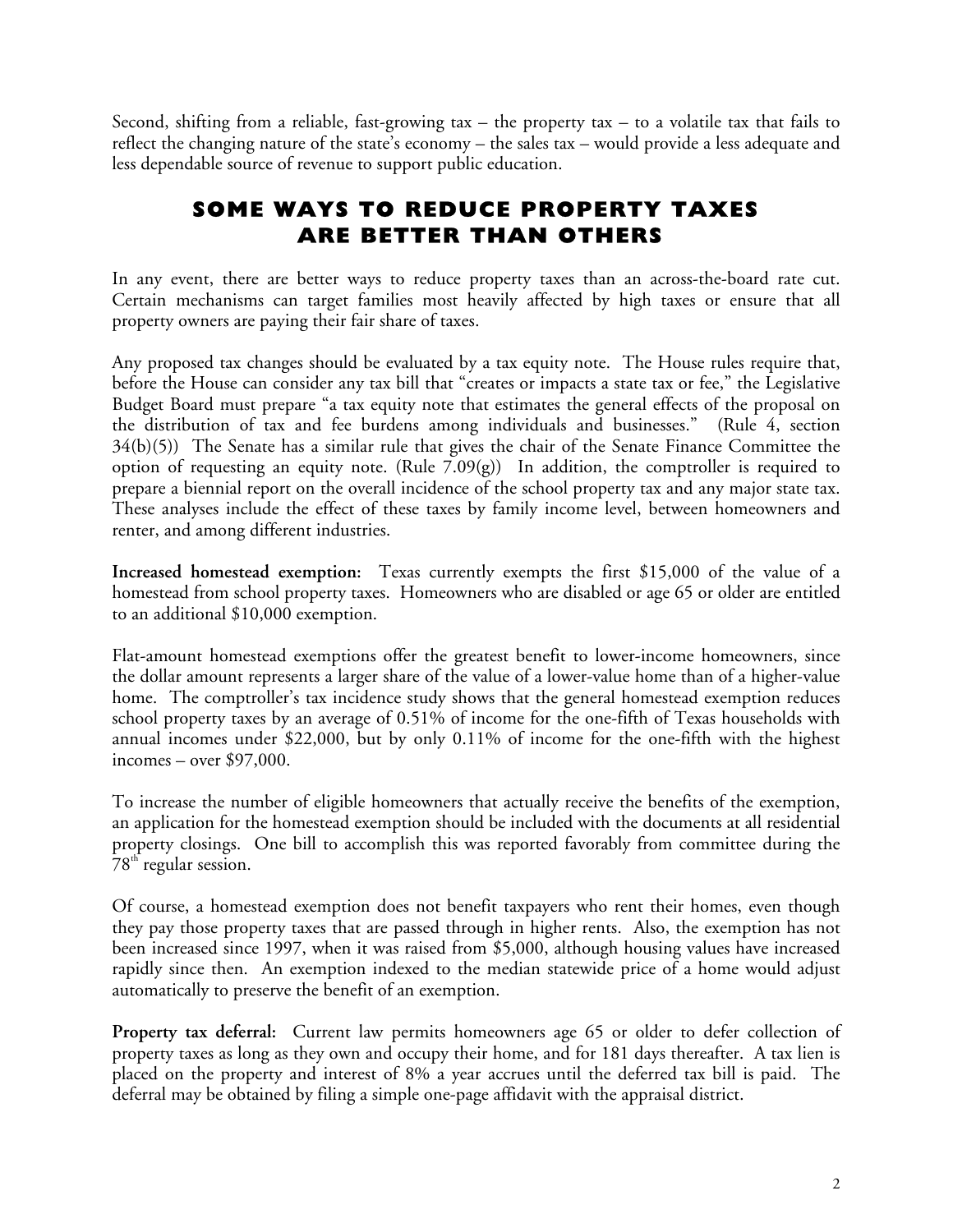In other words, an elderly homeowner never has to sell his or her home to pay property taxes. The taxes can be deferred until after the owner moves or dies and the house is sold, and then paid from the proceeds before distribution to any heirs. Unfortunately, this provision is little-known and infrequently used, despite explicit statutory language requiring all chief appraisers to annually publicize this option.

In addition, since 1997 all homeowners have been able to defer property taxes on the portion of the taxable value of their homes that exceeds 105% of the prior year's value, not including new improvements. This protection is in addition to the cap that prevents homestead appraisals from increasing faster than 10% a year. This provision is even lesser known and rarely taken advantage of.

**Circuit breaker:** Just as an electric circuit breaker protects wiring from an electric overload, a property tax circuit breaker protects a taxpayer from tax overload by reducing property taxes that exceed a certain percentage of a taxpayer's income. Unlike a homestead exemption, the amount of reduction depends on both income and the property tax bill. This allows states to target benefits to homeowners having the greatest difficulty paying property taxes, such as elderly homeowners on a fixed income, not wealthy retirees. A common formula would rebate to taxpayers one-half of their property taxes in excess of 5% of family income, with benefits phased out as income rises.

A total of 33 states and the District of Columbia currently have circuit breaker programs. Many programs are targeted at the elderly, but seven allow all households to participate without regard for age, while five others cover all households but provide more generous benefits to the elderly. Family income limits can be as high as \$82,650 for joint filers, averaging about \$30,000 among participating states, with maximum annual benefits reaching \$1,530, with an average of \$750.

A unique feature of circuit breakers is the ability to benefit renters, who are assumed to pay property taxes indirectly through higher rents rather than directly to local governments. Twenty-six states and the District of Columbia provide relief to both renters and homeowners, while two states have circuit breaker programs for renters only.

These states make some assumptions about how much of a rent payment represents property taxes, which can vary among regions and by local market conditions. Property tax rent equivalents vary from 6% to 35% of rent, with most states in the 15 to 20% range. Benefits can be as high as \$2,100 per year and average nearly \$1,100.

Although benefits are linked to household income, it is not necessary for a state to have a state personal income tax in order to successfully operate a circuit breaker program. Five of the nine states lacking a state income tax – Alaska, Nevada, South Dakota, Washington, and Wyoming – have adopted circuit breakers.

**Other benefits for renters:** Another approach to directing the benefits of property tax reductions to renters was adopted by the House in its school-finance and tax bill in 1997. The House version of HB 4 would have required landlords who rent four or more residential units to register and report property tax savings to the state comptroller. A landlord would have had to pay a fee to the comptroller equal to the difference between the amount of property taxes paid for each year from 1997 to 1999 and the amount that would have been collected at the property tax rate in effect in 1996. A landlord would, however, have been entitled to a credit against this fee for any rent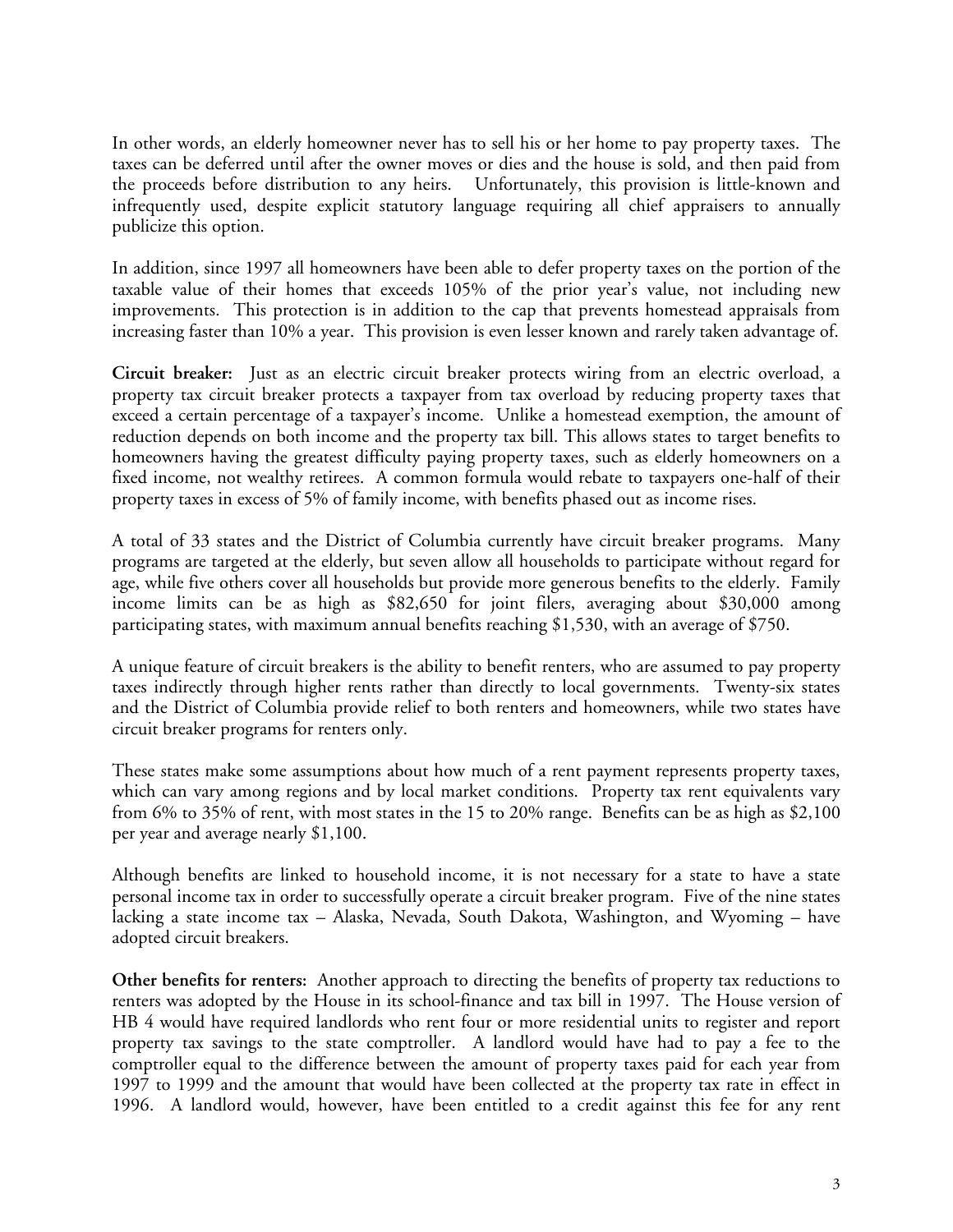reduction given to tenants for each tax year – creating a strong incentive to pass property tax savings through to tenants.

This rebate program was thought to be more administratively efficient than a circuit breaker, since the costs of running the program would be covered by fees paid by the landlords. Renters would have gotten tax savings proportional to the savings on the property they rented, rather than according to their income or family size, as under a circuit breaker.

# **REQUIRING ALL PROPERTY TAXPAYERS TO PAY THEIR FAIR SHARE CAN KEEP RATES LOW**

Taking steps to make sure all property owners pay their fair share of taxes can help keep rates lower across the board. Several ways are available to ensure that taxes are calculated on the full fair market value of property.

**Sales price disclosure**: Local appraisal districts base valuation of property on the best information available from commercial sources, but the districts lack the comprehensive knowledge of real estate values needed for full accuracy. In particular, price information on high-end homes and on business property is very hard to obtain. To remedy this, the state should require that sales prices in all real estate transactions be reported to the appraisal district. Disclosure is required in 35 states; Texas is the only state so highly dependent on property taxes that tries to function without knowing actual sales prices.

Increasing the amount of taxable property value by ensuring that all property is on the rolls and accurately valued would permit the school districts to collect the same amount of revenue at a lower tax rate. Since the state guarantees that school districts can generate a certain amount of revenue per student for each penny of tax rate, more local revenue could also reduce the need for state aid.

During the 2005 regular session, the Senate passed SB 282, which would have required the purchaser of real property to file a signed report with the chief appraiser disclosing the sales price of the property and other sales and value-related information. The bill failed to reach the House floor.

**Improved property value study:** Because state school-finance payments are based on the property values within each school district, the state has a financial interest in ensuring the accuracy of local property-tax appraisals to avoid incorrectly low estimates that create an artificially high demand for state aid.

The comptroller each year carries out a "ratio study," comparing the local appraisal district's estimate of market value to the comptroller's own determination. If the locally determined value is within an acceptable range of the state's estimate, the local value is used in distributing school-finance assistance. If the local value is too low, the state-determined valuation is used (after a two-year grace period). The comptroller also conducts a performance audit of any appraisal district that falls short of the required measures of accuracy.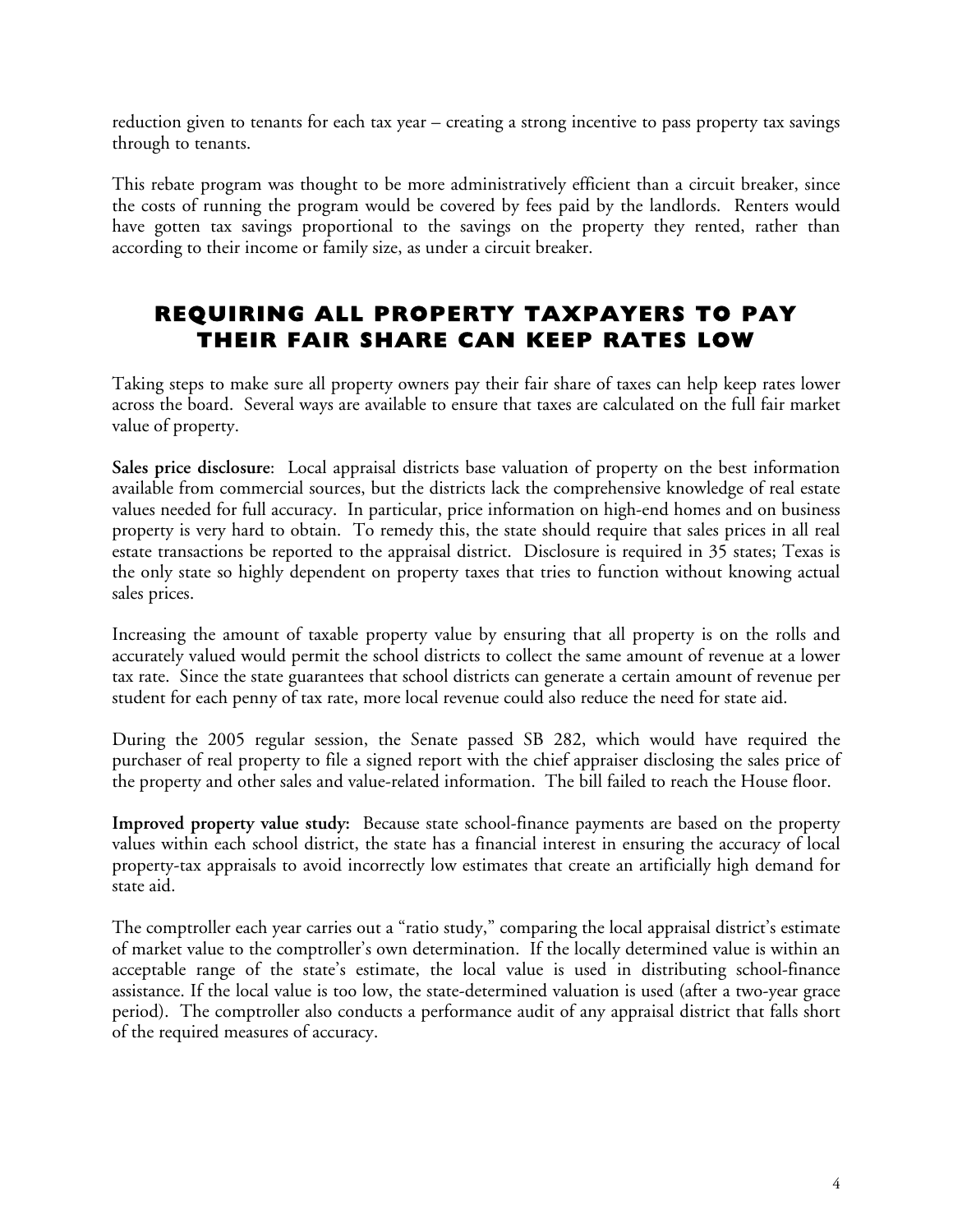The state's study does not directly affect the value on which taxes are levied. It does, however, give school districts a strong incentive to ensure accurate valuations by their appraisal district, whose board of directors includes several members appointed by the school districts within the county.

The comptroller does not report statewide median appraisal ratios for industrial real or personal property, noting that too few sample observations are available to produce meaningful ratios, so the state must accept local valuations. However, since industrial property accounts for more than 11% of total taxable value statewide, this is a significant shortcoming in the study.

A study by the International Association of Assessing Officers in 2001 stated that the comptroller lacks sufficient funding, staff, training, computerization, and information support technology to perform such a large study. Additional funding might allow the comptroller to increase the accuracy of the study and expand its coverage to include industrial property.

**Enforcement of agricultural valuation:** Land devoted to certain farming, ranching, wildlife management, or timber purposes is appraised at its productivity value – the value based solely on the land's capacity to produce agricultural products – rather than on its market value. Although not literally an exemption from taxation, this is commonly known as the "ag exemption."

There are widespread indications that these provisions are abused. For instance, a developer holding land on the fringe of an urban area can, with minimal investment, reasonably maintain that the acreage is devoted to agricultural use, even though it is intended to soon be subdivided. The best check on this abuse under current law is the requirement that assessors record both the market and productivity valuations. If the land is converted to a nonagricultural use, the owner must pay the taxes that would have been imposed on the land at market value over the preceding five years, plus interest.

In 1997, as part of a much larger school-finance and tax-reform bill (HB 4), the House passed a provision that would have prohibited land from being designated "open-space" land if a contiguous parcel of land owned by the same person was not eligible for the open-space valuation. According to the House Research Organization, this limitation was intended to prevent, for instance, power companies from putting a few cows to graze under power lines in order to obtain a lower valuation, and thus a lower tax bill. Florida attempts to deal with abuse of agricultural exemptions by denying the exemption for land purchased for more than three times its agricultural value.

# **SOME WAYS TO REDUCE PROPERTY TAXES HAVE HARMFUL SIDE EFFECTS**

**Lower appraisal cap**: In 1997 the voters approved a constitutional amendment to allow the legislature to limit the increase in the taxable value (appraisal) of a residential homestead to 10% a year. A constitutional amendment was required because the cap is an exception to the basic requirement that taxation be equal and uniform (Art. 8, sec. 1-a, of the Texas Constitution) and that all taxable property be taxed in proportion to its value (sec. 1-b).

More than half of the benefit of the current 10-percent cap goes to families with incomes over \$97,000 a year, according to the comptroller's tax incidence study. Higher-income families live in higher-priced homes, and higher-priced homes tend to gain in value more quickly than lower-priced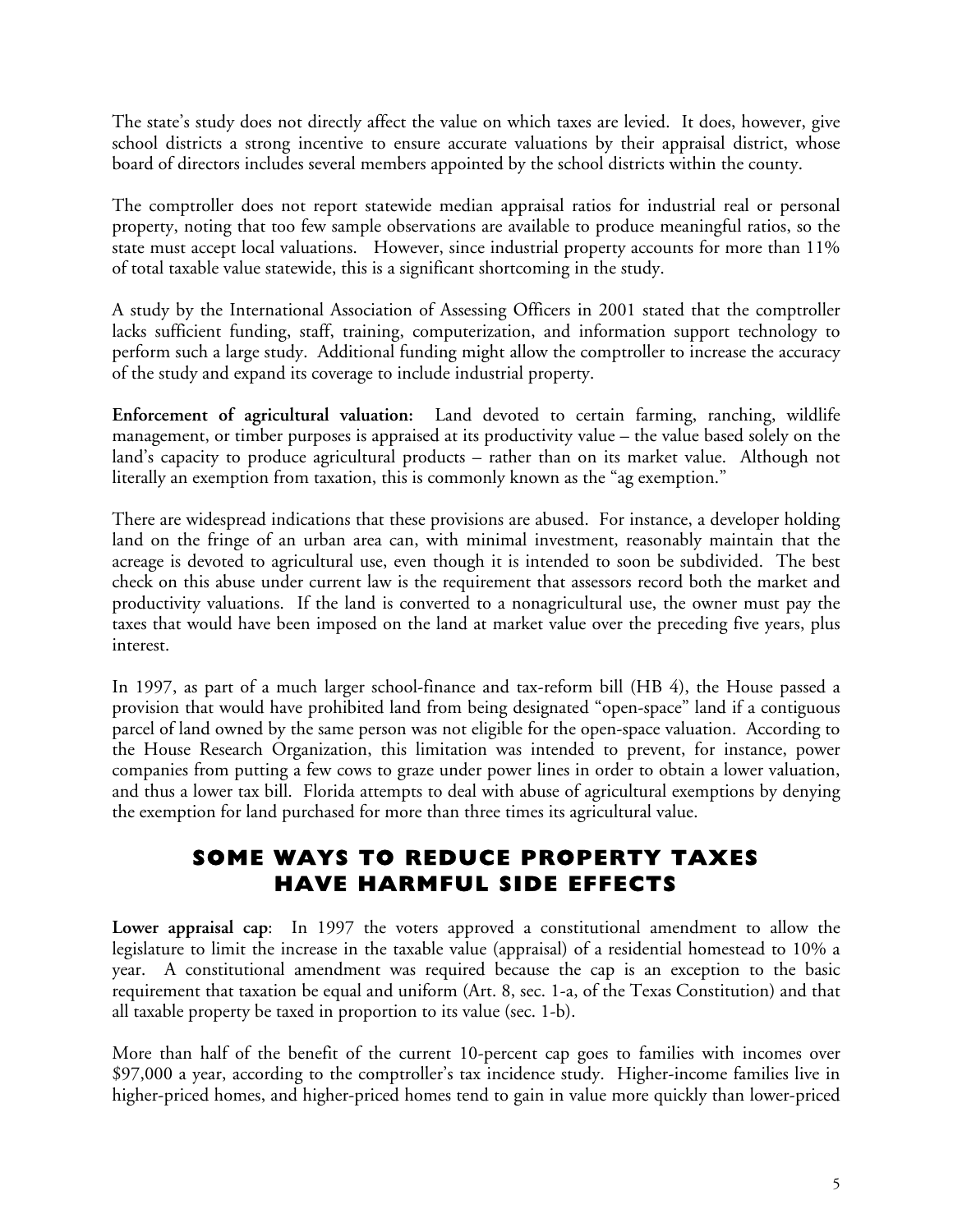homes. This tendency is so strong that the one-tenth of Texas families with incomes over \$136,000 reap more than one-third of the benefit of the current cap.

Several bills to lower the cap were debated during the 2005 legislative sessions. HJR 35, which would have permitted the Legislature to reduce the cap to 5%, died on the House floor during the regular session. In the second special session, SJR 4, which would have permitted local taxing units to set a cap as low as 3%, was reported from the Senate Finance Committee, but did not reach the Senate floor.

One problem with the current cap is that, since only the value of homesteads is limited, businesses end up paying a greater share of local property taxes. The one-third of Texas families who rent their homes also have to pick up an additional share of property taxes, since they pay the tax bill of their landlord, who passes it on to them in the form of higher rents. This problem is worst in Houston, Dallas, and Austin, where more than half of households rent their houses or apartments.

But expanding the cap to cover business property just creates other problems. The value of business property is very sensitive to changes in the economy, so tends to rise and fall much more than the value of homes. If business property that was covered by an appraisal cap suffered a sharp fall in market value, even if the value of the property quickly recovered, the cap could hold the taxable value significantly below market value for many years.

An artificial cap creates the "Welcome, Stranger" phenomenon. The taxable value of a homestead would be raised to its true market value when it was sold. Two neighbors living in identical houses would pay the same amount in property taxes, as long as neither moved. But if one sold his home, the newcomer ("the stranger") would be charged taxes on the full market value of his home, while the person who did not move would pay on only a fraction of the true value. Needless to say, this would provide a real disincentive from moving into a nicer home and might discourage people from coming to Texas. Another odd result of a cap on residential appraisals is a strong incentive for local governments to attract retail business, rather than new homeowners. Retail centers supply local governments with sales tax revenue, which are unaffected by an appraisal cap and could exceed the cost of any additional demand for public services, such as police and fire protection and new roads.

**Broader over-65 tax freeze**: In addition to the extra \$10,000 homestead exemption, homeowners aged 65 or older are entitled to have their school property tax bill "frozen" at the level they pay the year they turn 65. This tax ceiling can even be transferred to a new home, with the school tax on the new home calculated to give the same percentage tax break as that on the original home.

Under the provisions of a constitutional amendment passed by the voters in 2003, cities, counties, and junior college districts may also freeze the property taxes of homeowners when they turn age 65.

The cost to the state of the school-property-tax freeze is forecast to grow at nearly twice the rate of the general homestead exemption or the over-65 exemption. According to the comptroller's tax exemption study, the flat-rate exemptions are expected to grow by about 25% between 2005 and 2010, while the cost of the freeze is forecast to increase by almost 50%. As the Baby Boom generation reaches age 65, starting in 2011, the cost of the tax freeze will begin to grow even more quickly, seriously hampering the ability of school districts and other local governments to generate needed property tax revenue.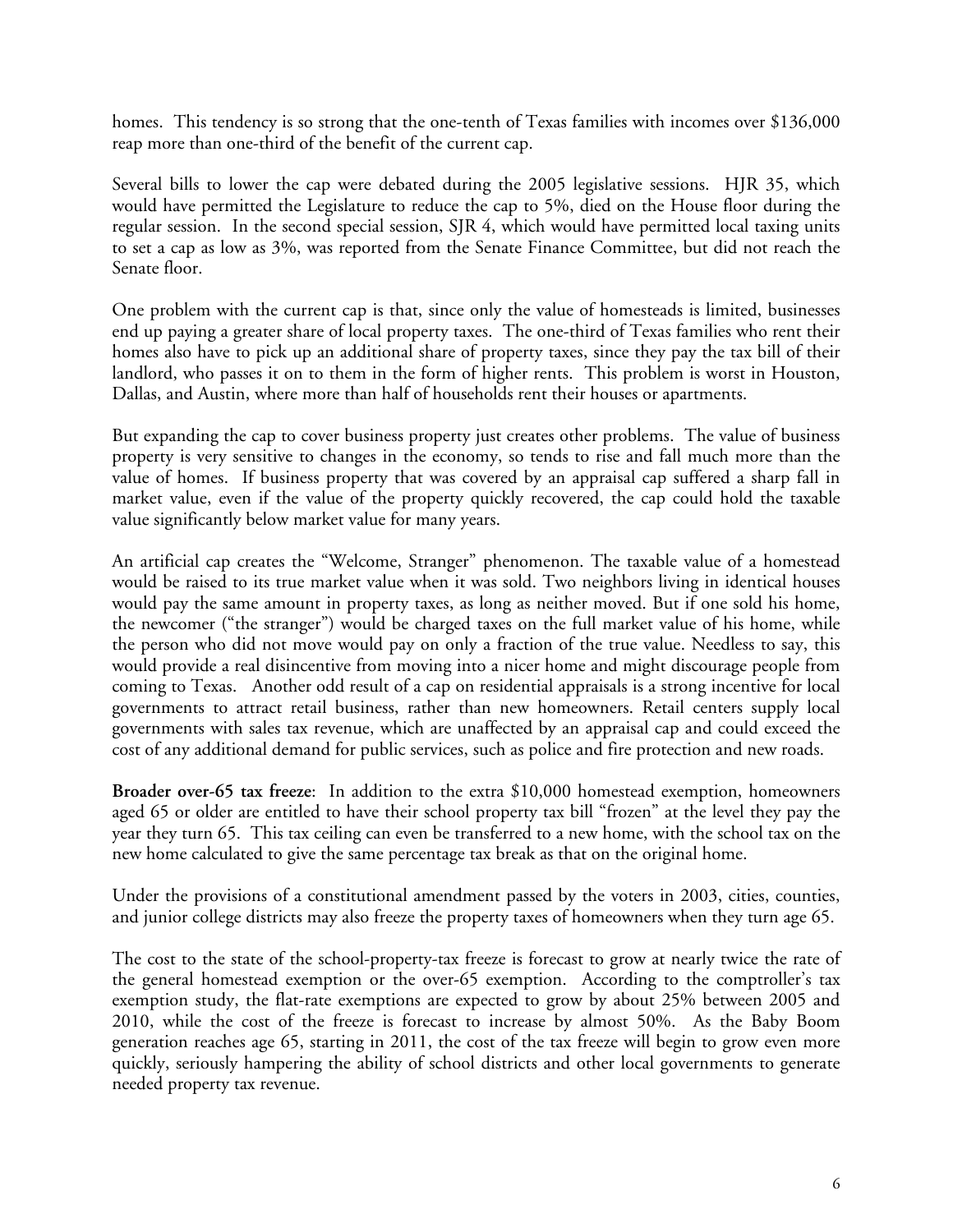**Continuation of optional percentage homestead exemption**: The optional homestead exemption permits a school district to exempt up to 20% of the value of a residential homestead from school property taxes. The exemption was enacted in 1981 as part of the wave of reform that created the current property-tax system. Because the new system required all homes to be taxed at their full market value, rather than at some fraction of the total value, homeowners were facing rapid increases in their values. The optional exemption, along with other statewide mandatory exemptions, was intended to ease the "sticker shock" faced by homeowners.

The optional homestead exemption is currently offered by less than one-quarter of the 1,000-plus school districts in Texas. These districts are clumped in certain areas of the state, probably because the exemptions were adopted in response to competitive pressures within these regions. For instance, none of the school districts in Bexar County offers the exemption, but 9 of the 21 districts in Harris County have the exemption. Houston ISD alone accounts for one-quarter of the exemption's total cost to the state.

School districts with high property wealth per student are more likely to offer the exemption than other districts, as are districts with little reliance on residential property in their tax base. Under current law, the state replaces one-half of the revenue that school districts lose to the optional homestead exemption as long as the education commissioner certifies that the state has appropriated more than enough to fully fund other school finance formulas.

The optional homestead exemption is one of the most regressive exemptions in the Tax Code. According to the comptroller's tax incidence study, more than half of the benefit received by Texas homeowners goes to the one-fifth of Texas households with an annual income of more than \$97,000. Only 18% of the benefit of the exemption goes to the one-half of families with an income of less than \$50,000 per year.

Since the optional exemption applies to a percentage of the value of a homestead, it reduces the taxable value of a higher-priced home more than the value of a lower-priced home. In contrast, the mandatory statewide exemption of the first \$15,000 of a homestead's value is progressive, since it has a greater impact on a low-value home than on a higher-value home.

Of course, families that rent their homes receive no benefit at all from any homestead exemption, which goes only to homeowners. Homestead exemptions also burden business property owners, since a school district must levy a higher tax rate to make up for the value lost to homestead exemptions.

# **ANY INCREASED REGRESSIVITY CAN BE OFFSET WITH LONE STAR CARD REBATES**

Any reduction in the property tax funded by a more regressive tax, such as the sales tax, would increase the regressivity of the Texas system. This shift in tax burden onto the lowest-income families would be exacerbated by the difficulty in directing the benefits of property tax reductions to these families, who are less likely to be property owners. One innovative way to protect the poorest Texans from the worst effects of a tax-burden shift is through Lone Star Card rebates, as proposed by the Senate Finance Committee in recent legislative sessions.